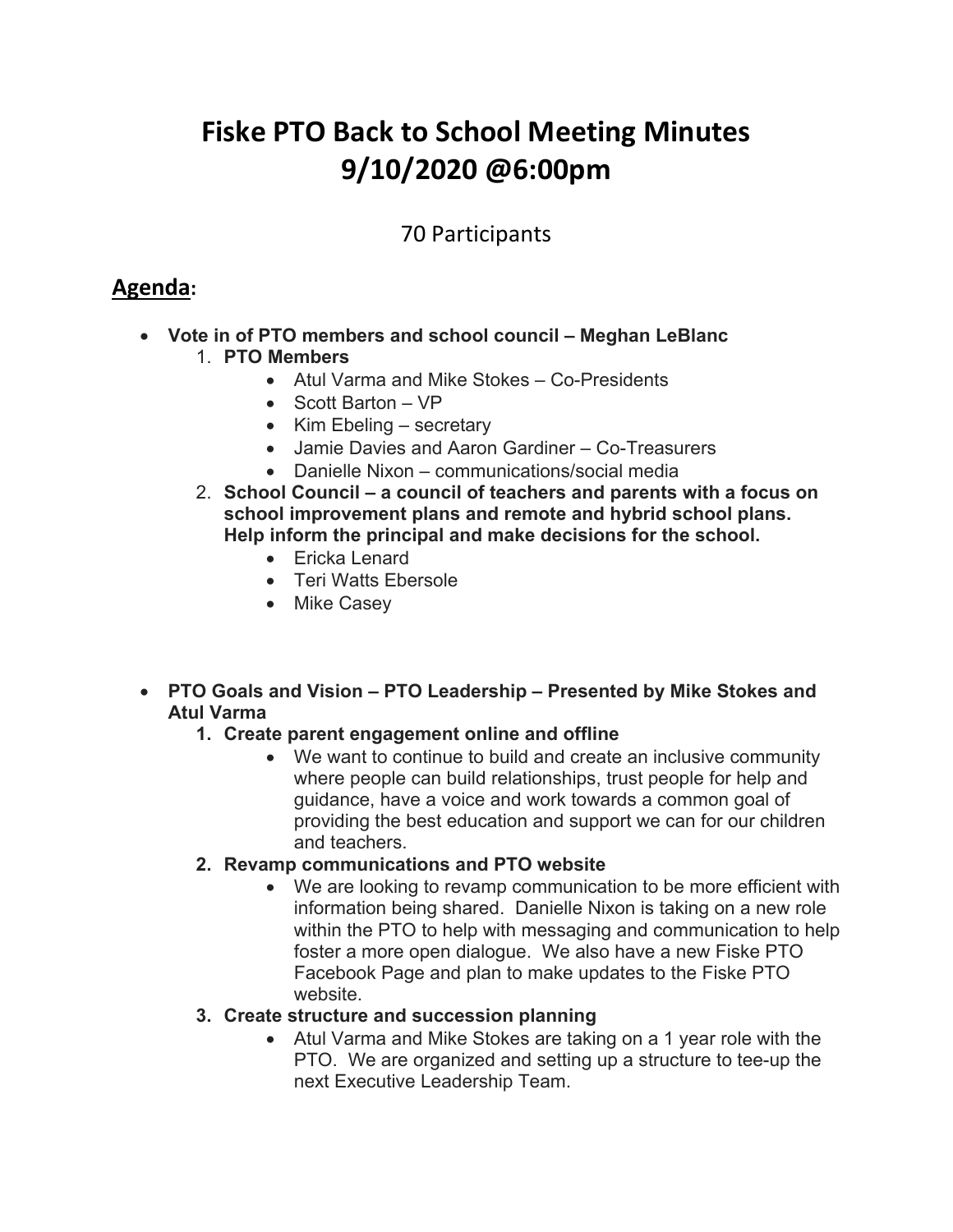#### 4. **Rethink fundraising and spend that maximizes benefit to children in a post-COVID world**

• We need help on getting creative with fundraising during COVID. If you or anyone you know who is interested in joining the Executive Committee PTO to help with fundraising, please reach out!

## **3) School Re-opening/Q&A – Rachel McGregor**

- Where we are now:
	- o Important Dates:
		- Friday, September  $11^{th}$  Student Material Pick Ups.  $3-5$ will get iPads on the 11<sup>th</sup>. K-2 will be getting iPads on September 22nd.
		- Monday, September 14<sup>th</sup> and Tuesday, September 15<sup>th</sup> One-on-One Zoom Calls with teachers.
		- **Wednesday, September 16<sup>th</sup>** First day of Remote Learning. 8:30am start and 12:15 dismissal.
		- Thursday, October 1st First day of in-person learning for Cohort A.
		- Friday, October  $2^{nd}$  First day of in-person learning for Cohort B.
		- Thursday, October 22<sup>nd</sup> and Friday, October 23<sup>rd</sup> Picture Days
	- o We want the kids back in school. Please continue to make good choices and keep health top of mind so our kids are able to attend school.
	- o Sample Daily Schedules for Hybrid and Remote Learning can be found in the [Re-opening Plan Presentation](https://wellesleyps.org/wp-content/uploads/2020/07/WPS-Reopening-Plan-2020-2021_Sept-2.pdf) on the WPS website. It is not the intention to have kids on screens for 6 hours a day. Will be a combination of live zooms and asynchronous lessons. Specialist classes will be held each day, both at home and at school.
	- o FAQs
		- How can I get my children ready for school?
			- Practice wearing masks
			- Send in appropriate outdoor wear for rainy and snowy weather. We want to take advantage of as much outdoor time as possible.
			- Start practicing a school routine waking up early
		- What safety protocols are being put into place at Fiske
			- Handwashing stations and scheduled hand washing sessions before snacks, meals and before leaving school.
			- Mask breaks outside while maintaining 6 ft distance.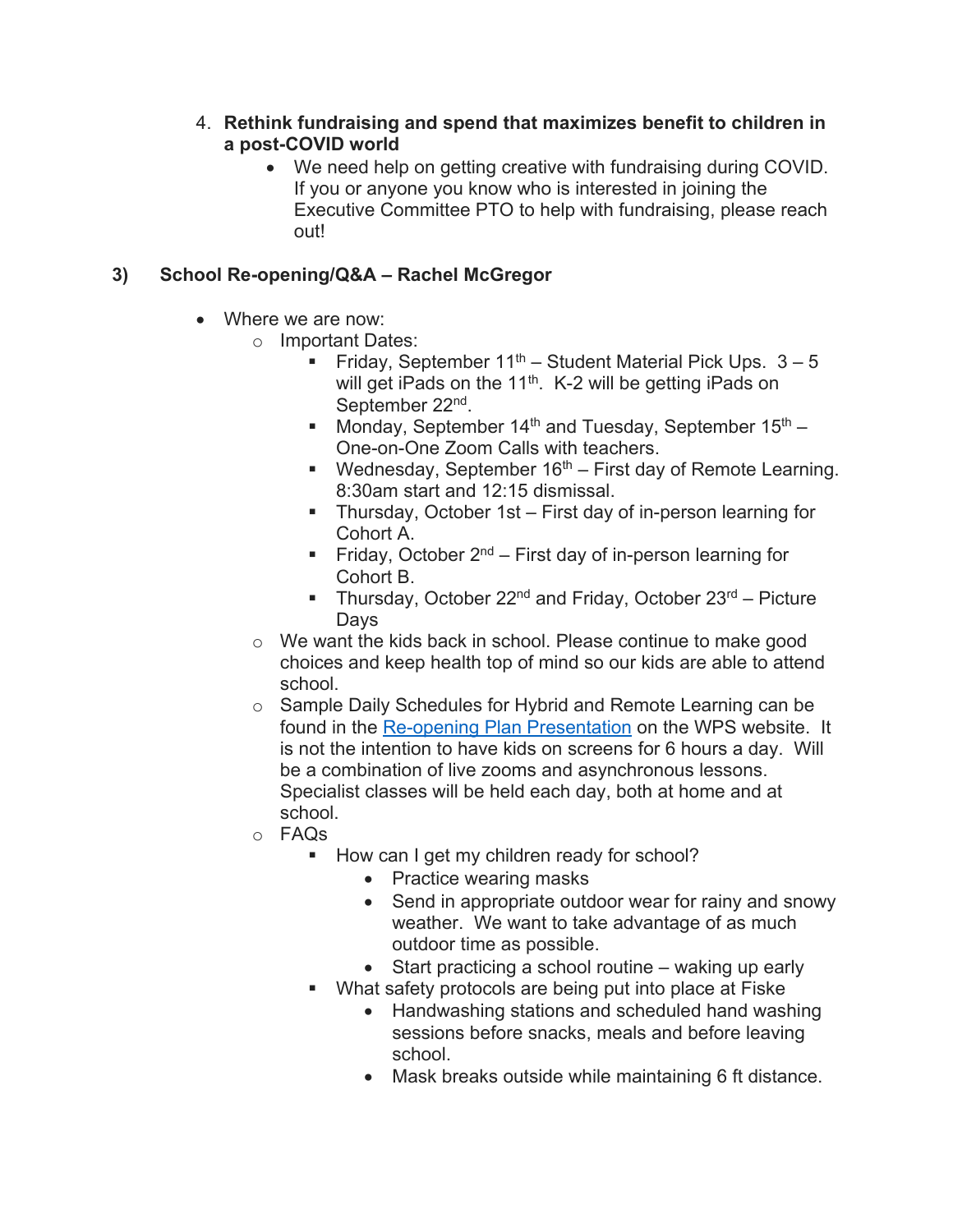- 6 foot distancing throughout the school indicated by floor stickers. All specials will take place in
- Recess with cohorts Ms. Gehrst has been coming up with fun games that keep kids distanced.
- Materials baskets. Please put names on EVERYTHING. Especially masks.
- Bathroom procedures. Some stalls will be closed. No more than 2 children in the bathroom at a time.
- This is not typical school and these are new rules. The kids will adapt and they will get used to it. Teachers and staff will help.
- What size are the cohorts?
	- Each class is divided up into Cohort A and Cohort B ranging from 8-11 children.
	- Cohorts were created with several factors in mind
		- o Alphabetically by class assignment
		- o Siblings in elementary school
		- o Balance of boys and girls
		- o Friendships
		- o Academic programming
	- Is the district working to bring all K and  $1<sup>st</sup>$  grades back 4 days a week.
		- o We are working very hard to bring the youngest learners back and are feeling optimistic. As soon as this is confirmed we will be notified.
	- Will there be before school care and after school care?
		- o Before school care is confirmed from 7:30- 8:15am
		- o Afterschool care working with WCCC and hoping can offer from 3:05-5:00pm but this is tentative.
- **Tents are Here!! Looking to get kids outside as much as** possible. There are 2 Tents that are 80ft long. 1 tent for K-2 and 1 tent for 3-5. Will be used for lunch, classes, recess and mask breaks.
- Staff Training Fiske is READY for the students to come back! Teachers have attended many training sessions over the summer.
	- Equity Training
	- Managing Student Anxiety and Stress
	- Creating culturally responsive lessons around diversity and inclusion
	- Nurturing connections in Remote Learning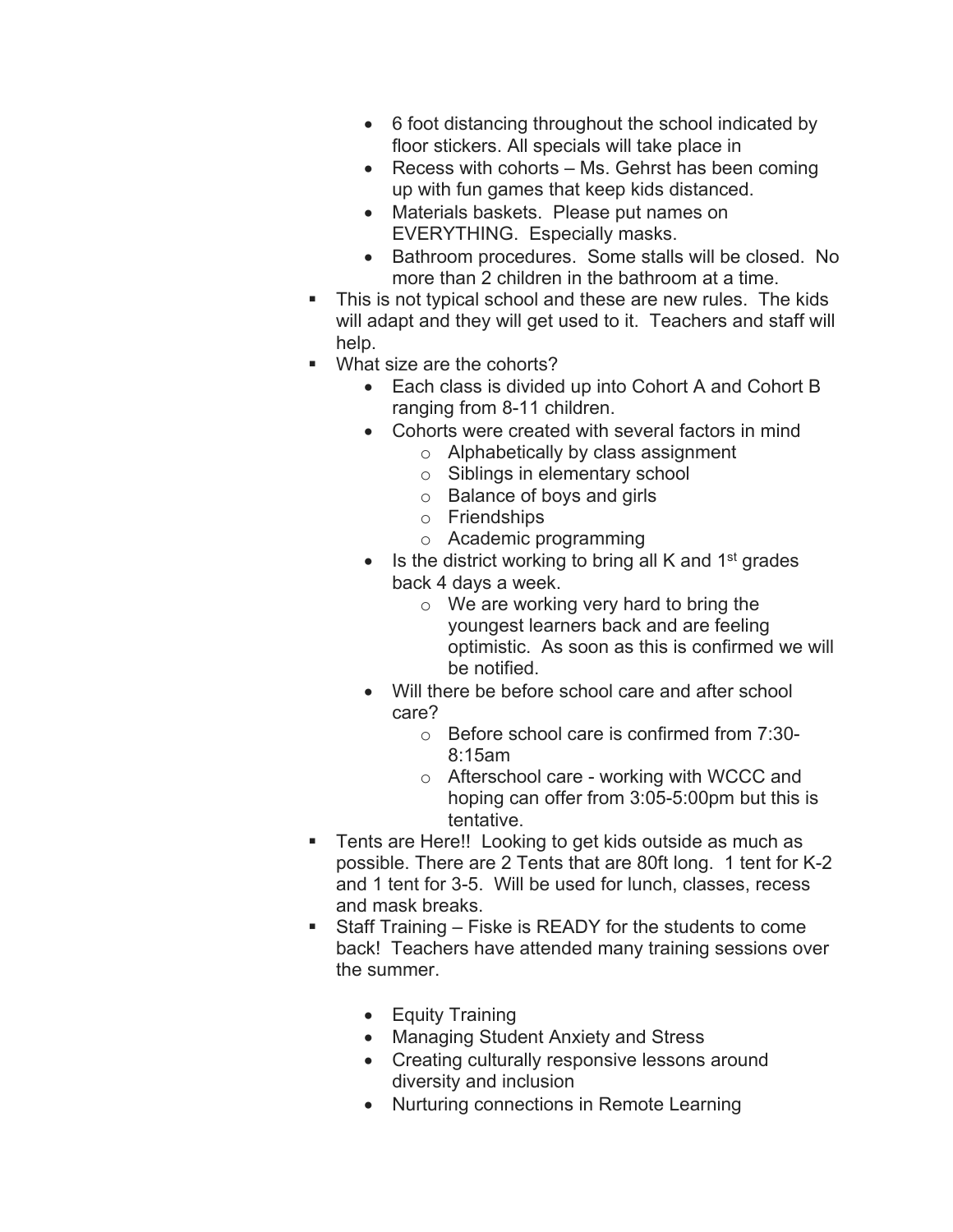- TECH classes
- Student Information Meetings
- Curriculum updates
- Safety Protocols.

Open Q&A –

- How will the remote learners participate? What kind of tech, cameras, and audio are available?
	- $\circ$  Students will be able to see and hear the lessons. It will be focused on the teacher and they are working on updating sound.
- Will there be lunches for purchase?
	- o Yes. There will not be hot lunches, but there will be bagged lunches.
- Sample Schedule Are the blocks of synchronous time set?
	- o Teachers will send individual schedules for their class.
- On remote days where there is a conflict and a child misses a live session, is that ok? i.e. need to pick up another child from preschool.
	- o Attendance will be taken, but child safety comes first and that will be taken into consideration
- What needs to be accomplished to get the K and  $1<sup>st</sup>$  graders back 4 days.
	- o Elementary schools need to be equitable and all Wellesley elementary need to meet a threshold. At this point, Rachel feels we are close to meeting that threshold.
- How will Remote Learners participate in outdoor lessons?
	- o Working on extending wi-fi, but also thinking the sample lesson will be done in the classroom and then kids at home will do independent work.
- Will RLS combine with hybrid on remote days?
	- o RLS are completely separate from Fiske. Remote learning and hybrid will not mesh. RLS can choose to come back in January if you choose. Students in hybrid can choose to go to RLS at anytime.
- Will zoom log-in information be consistent so kids can be more independent.
	- o There will be one zoom link a day and will be posted in google classroom or Seesaw. K-2 is going to focus on helping them set timers and alarms so they know when to log back in.
- If you need to pick up a child early for a doctor's appointment do parents come into the school?
	- o No, call the school and wait at the flag pole and your child will be brought out to the car.
- What are the carline rules?
	- o Fiske is encouraging carline except for walkers. Do not park in the neighborhood walk in. Carline will be ½ as long and staggered so it should be fast.
- If a hybrid student is home sick, but feeling well enough to participate, can they join remotely on those days?